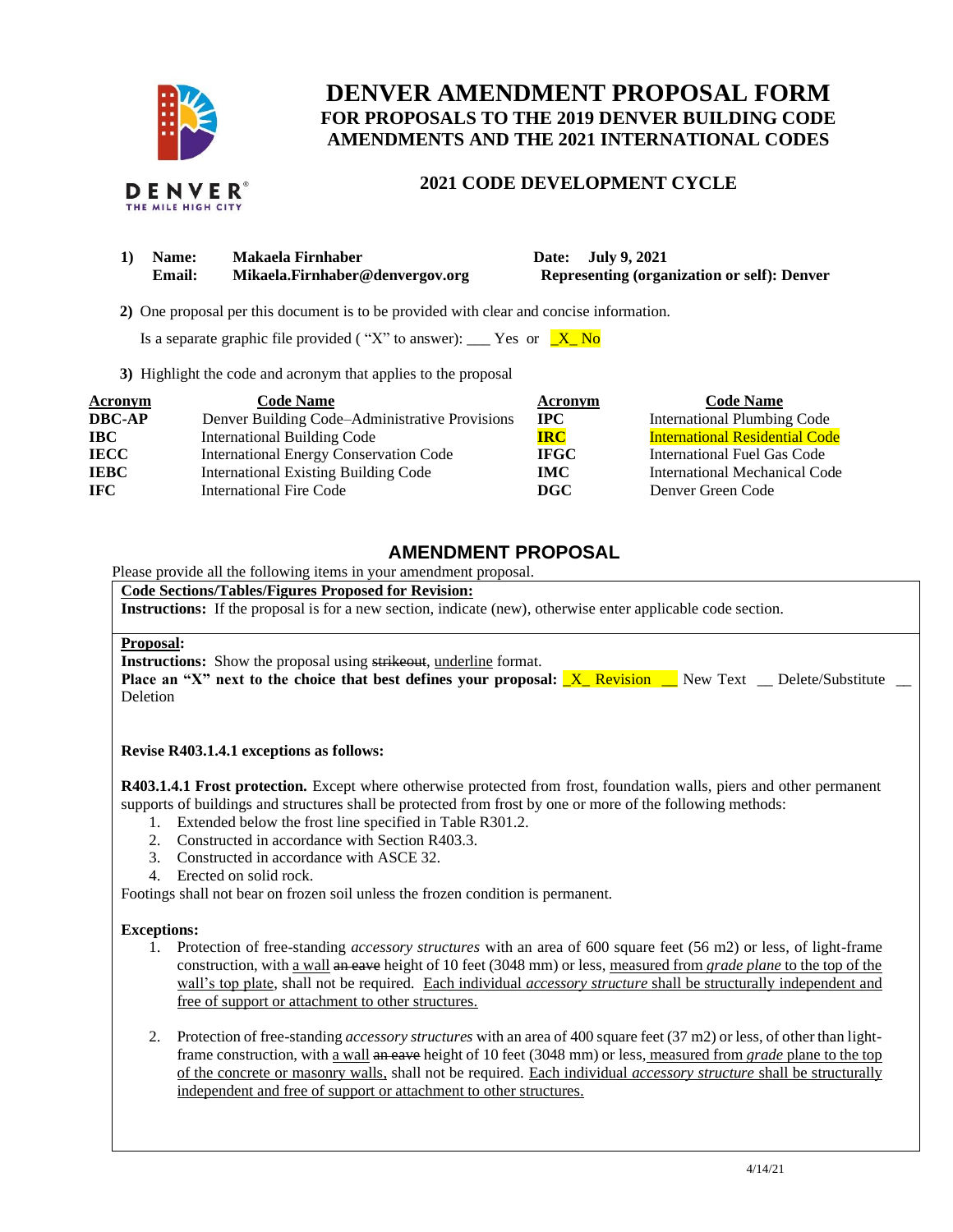# **Supporting Information (Required):**

Purpose: What does your proposal achieve?

 This proposal clarifies the height measurement for free-standing accessory structures that meet the exception. This proposal also clarifies when accessory structures will be considered one versus two structures in terms of applying this exception.

Reason: Why is your proposal necessary?

This proposal provides the necessary clarification that is needed to apply this code section. Denver's reviewers often field the following questions:

- 1. How is eave height measured?
- 2. Can we consider duplex garages with a common wall two separate structures?

The clarifying language answers the questions above, which will make it easier for applicants to design to the code section, and for reviewers to apply and explain the code section.

Substantiation: Why is your proposal valid? (i.e. technical justification)

### **Justification for Measurement of Height:**

The 10 feet eave height exception for frost protection first appeared in the 1978 BOCA Basic Building Code. In that code, "height" is defined as measured from grade. In later editions of the BOCA they italicized "height" so it is clear they meant for the definition to apply. This research suggest that height should be measured from grade (or grade plane as defined in the IRC) and not from the top of foundation or interior floor.

It is unclear where an applicant would measure eave height to. Would you measure to the soffit, to the top of the rafter at the intersection of the exterior wall, to the top of the eave, to the bottom of the eave, etc? This code proposal clarifies that the height of the wall is what is important for determining whether an applicant meets the exception. The top of the structural wall is defined at the top of the wall's top plate. Since there can be so many different roof/ceiling assemblies, this establishes a consistent approach to measuring wall height.



#### **Justification for "Each individual** *accessory structure* **shall be structurally independent and free of support or attachment to other structures."**

Similar to duplexes, an accessory structure with a common wall (e.g. duplex garage) is considered one building per the following definitions in IRC Section R202.

Accessory structure: A structure that is accessory to and incidental to that of a dwelling(s) and that is located on the same lot.

Building: Any one- or two- family dwelling or portion thereof, including townhouses, used or intended to be used for human habitation, for living sleeping, cooking or eating purposes, or any combination thereof, or any accessory structure.

Dwelling: Any building that contains one or two dwelling units used, intended, or designed to be built, used, rented, leased, let or hired out to be occupied, or that are occupied for living purposes. Structure: That which is built or constructed.